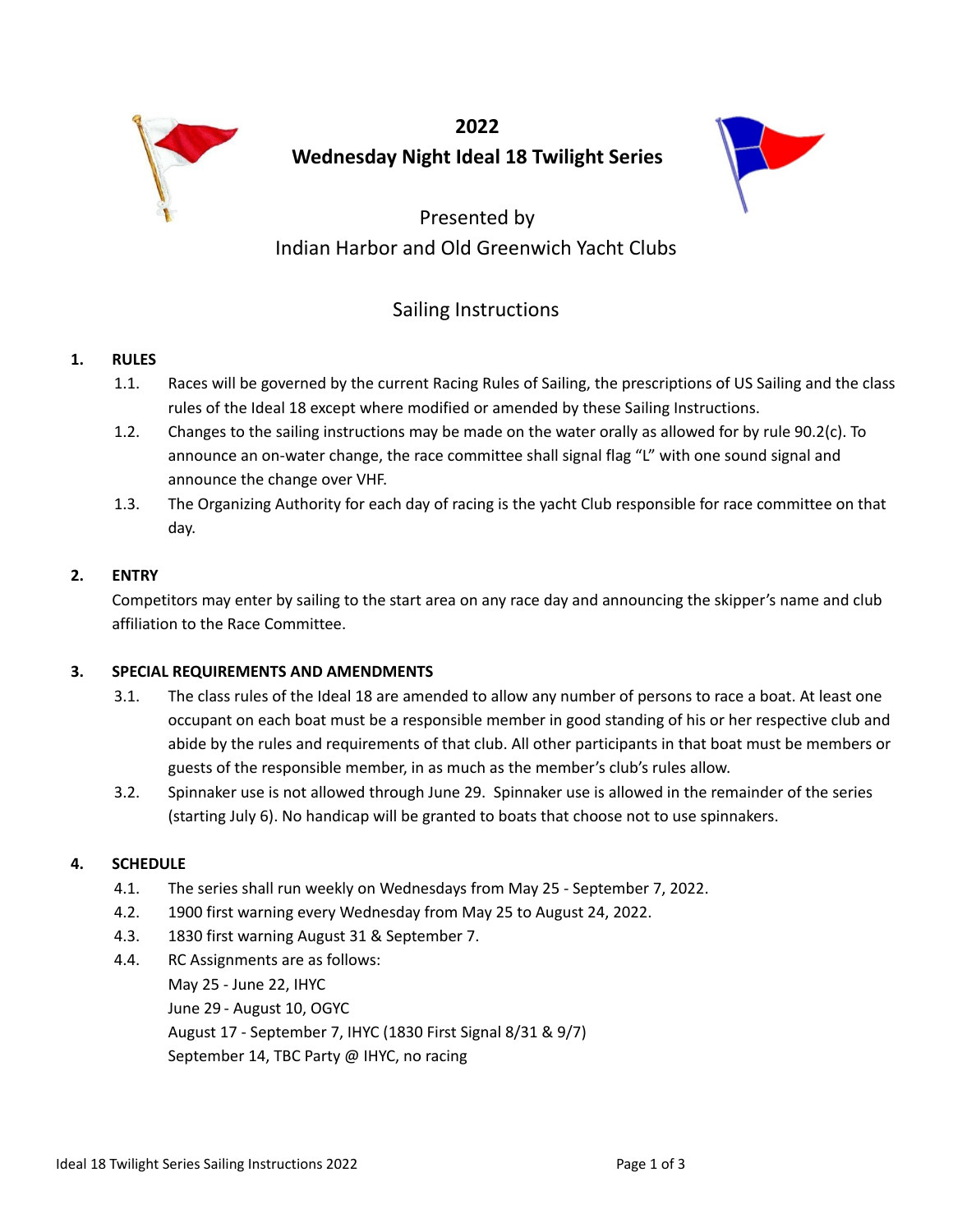## **5. RACING AREA**

The racing area will be 1⁄4 NM southeast of Red Rock in Captain Harbor, Greenwich.

## **6. STARTING AND FINISHING LINES**

The start and finish line will be between a flag on the RC boat at the Starboard end of the line and the course side of a nearby mark at the Port end of the line.

# **7. STARTING PROCEDURES**

- 7.1. RRS Appendix U shall be used three-minute sound signal sequence.
- 7.2. The RC will attempt to hail boats that are OCS, but not hearing a hail will not be grounds for redress. Individual and general recalls will be signaled by verbal hails from the RC boat.
- 7.3. A general recall will be signaled by two sounds from the RC signal boat. After a general recall, the I-Flag Rule (RRS 30.1) is automatically in effect, though code flag I may not be displayed. A new warning will follow as soon as possible after the General Recall.

# **8. COURSES AND MARKS**

- 8.1. The Course Diagram shows the courses, the marks in order and the rounding direction of each mark. The RC will announce a course prior to each race. Marks will be inflatable buoys.
- 8.2. The courses are displayed in the Course Diagram, below: